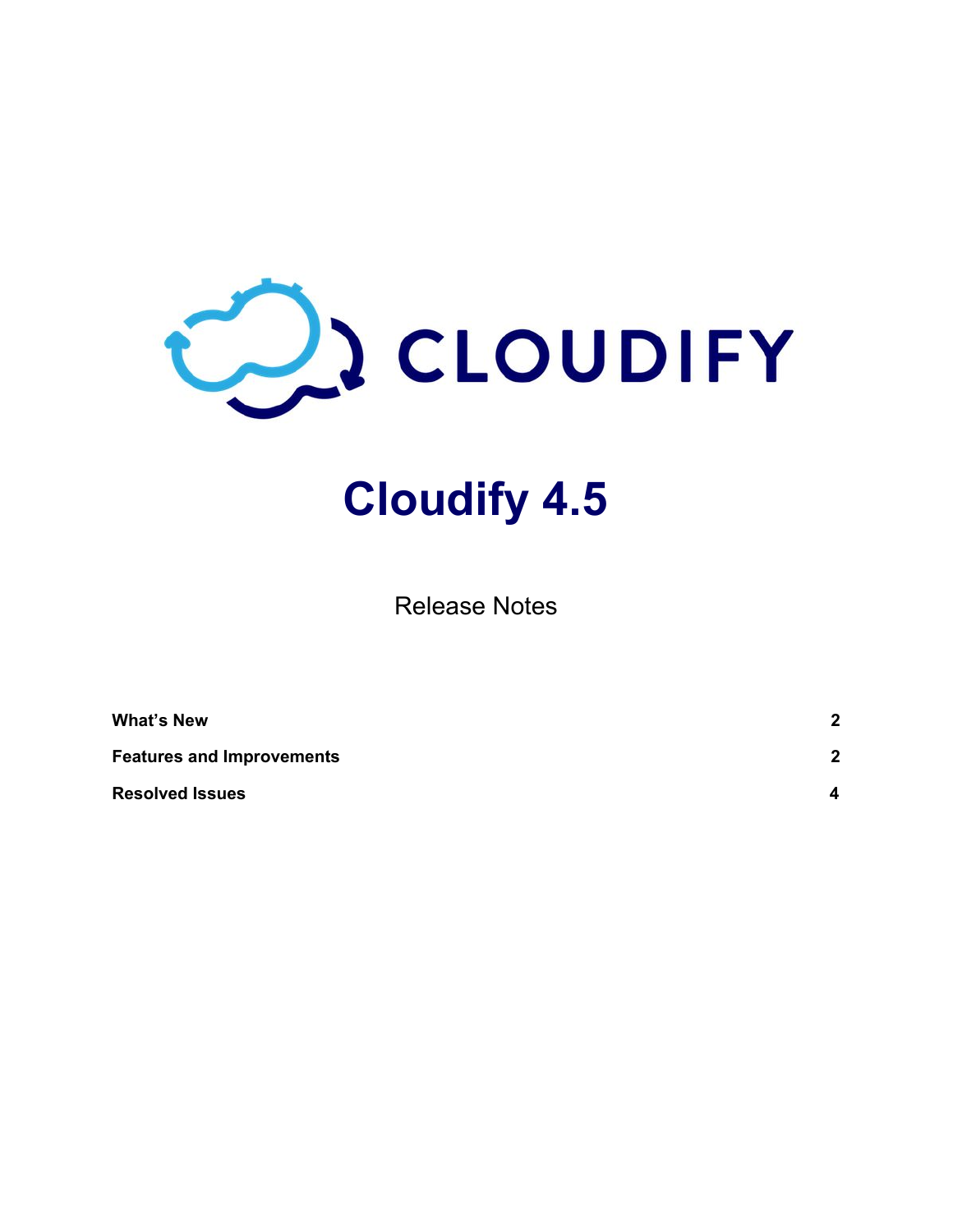# <span id="page-1-0"></span>What's New

- Agents Improvements new commands for listing agents are now available, simplifying tracking agents and their status including filtering options during installation.
- Snapshots Improvements snapshots are used to backup Cloudify's state for upgrade and DR purposes. The process, including restoration from snapshot, has been improved and is now more robust, performant, and includes more options (such as queueing and skipping some failures)
- Microservices Architecture as part of Cloudify's progression towards a micro services architecture an external DB is enabled. This setup is currently only supported for a single manager, and will be enhanced to support a cluster in the next release.
- Actionable Events pluggable framework enabling taking actions upon Cloudify events, with an OOTB implementation of SNMP traps for workflow related events
- Deployment Wizard UI guidance for blueprint deployment, enabling users to get to a running deployment quickly and efficiently
- Multi management network post-bootstrap configuration Added ability to add new environments on the fly via manager networks configuration.
- K8S integration enhanced support for bare metal and a variety of network implementations
- Openstack networking enhancements
- Azure support improvements

# <span id="page-1-1"></span>Features and Improvements

Cloudify 4.5 features tasks & general improvements:

# **Agents improvements**

[CY-577](https://cloudifysource.atlassian.net/browse/CY-577) - Agents list and filtering

# **Actionable hooks**

[CY-542](https://cloudifysource.atlassian.net/browse/CY-542) - Add the ability to send SNMP trap whenever a workflow starts or ends

[CY-541](https://cloudifysource.atlassian.net/browse/CY-541) - Create a hook mechanism so that an event will trigger an action

# **Multiple management networks configuration**

[CY-509](https://cloudifysource.atlassian.net/browse/CY-509) - Add multiple management networks on running Manger

[CY-551](https://cloudifysource.atlassian.net/browse/CY-551) - Make `cfy\_manager add-networks` work in HA cluster (Premium only)

# **Snapshot improvements**

[CY-583](https://cloudifysource.atlassian.net/browse/CY-583) - Enable taking snapshots in maintenance mode

[CY-538](https://cloudifysource.atlassian.net/browse/CY-538) - Snapshots process improvement

# **Technology & architecture**

- [CY-471](https://cloudifysource.atlassian.net/browse/CY-471) Upgrade flask framework
- [CY-405](https://cloudifysource.atlassian.net/browse/CY-405) Replace Logstash with a pika/psycopg2-based implementation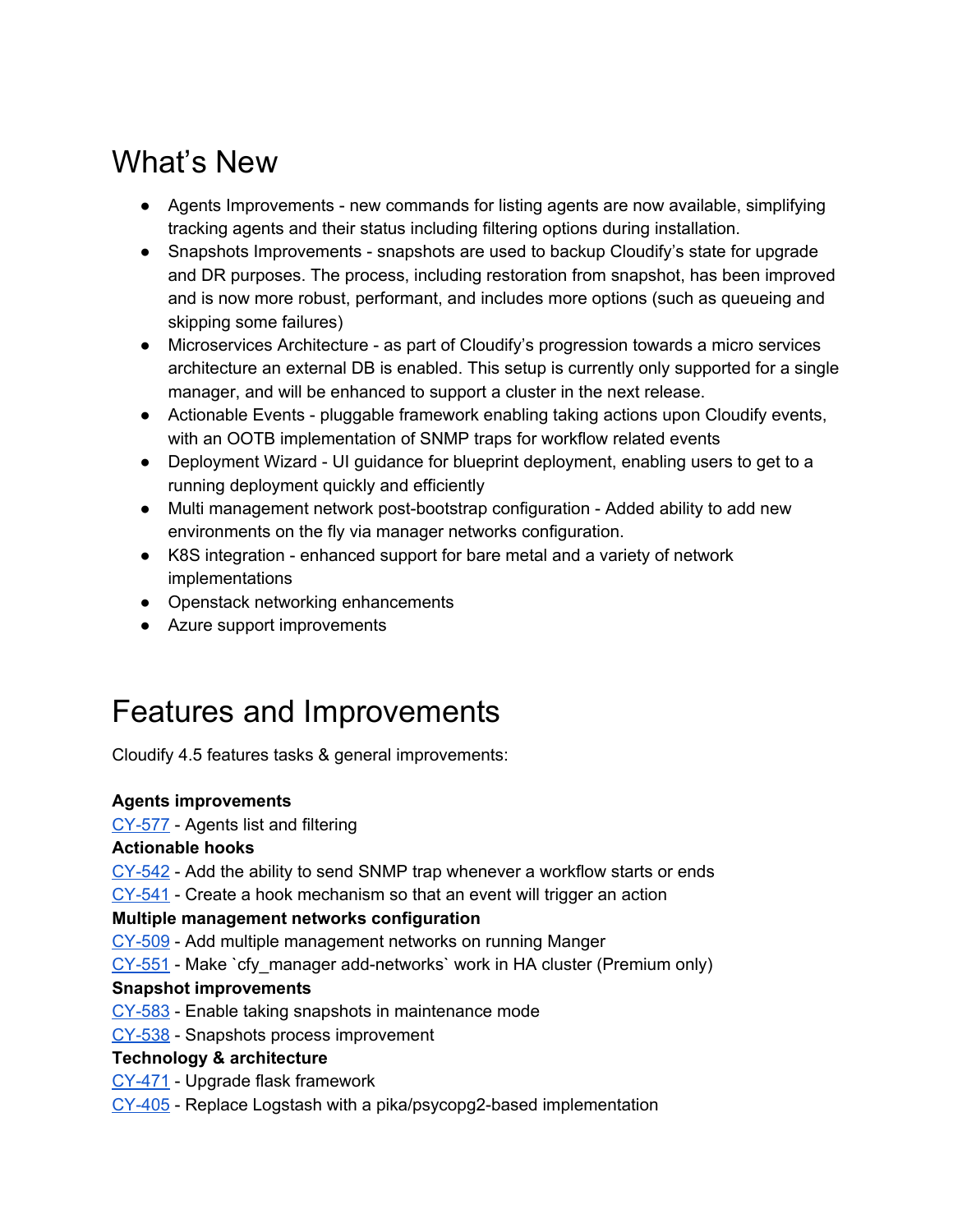#### **Micro services**

[CY-534](https://cloudifysource.atlassian.net/browse/CY-534) - Support external postgres DB

[CY-602](https://cloudifysource.atlassian.net/browse/CY-602) - Display external db status in cfy status

#### **Deployment wizard**

- [CY-523](https://cloudifysource.atlassian.net/browse/CY-523) Create widget with buttons starting Deployment Wizard
- [CY-522](https://cloudifysource.atlassian.net/browse/CY-522) Create Install Wizard for any blueprint
- [CY-521](https://cloudifysource.atlassian.net/browse/CY-521) Create Install Wizard for Hello World blueprints

#### **Kubernetes Enhancements**

- Kubernetes Blueprint: Support Bare Metal and Libvirt.
- Kubernetes Blueprint: Support Weave/Flannel/Calico/etc as network cni plugin module.

### **OpenStack Enhancements**

- Openstack: Static Routes
- Openstack: Add properties for assign IPv4 and IPv6 Addresses to Servers.
- Openstack: Verify that servers are deleted when created with "force" creation.
- Openstack: RBAC policies
- Openstack: New flavor features.
- Openstack: Support Backup/Restore.
- Openstack: Add User type. Adding Users to projects and quotas.
- Openstack: Support flavor type.
- Openstack: Support Host Aggregate type.

#### **Azure Enhancements**

- Azure: Support Azure Stack
- Azure: Support Thumbprint-based auth.
- Azure: Web Apps and Container Services.
- Azure: Support updating NICs.
- Azure: Support "existing" ARM template 'deployment' type.
- Azure: Support installing Agent using User Data.

#### **AWS Enhancements**

- AWSSDK: Support Installing Agents on Windows with Password.
- AWSSDK: Support using upload object to S3 for use with Swift.
- AWSSDK: Improve Error Handling on all resource's create operation.
- AWSSDK: Improve ELB Association with Instances.
- AWSSDK: Add properties for assign IPv4 and IPv6 Addresses to Instances.
- AWSSDK: Support modify vpc/subnet attribute operation.

# **Deployment Proxy Improvements**

- Deployment Proxy: Support Pagination for Managers with lots of deployments and executions.
- Deployment Proxy: Support long-running executions.
- Deployment Proxy: Ignore proxy-deployment errors on uninstall unless otherwise specified.
- Deployment Proxy: Support inherited types.
- Deployment Proxy: Support specifying Plugins and Secrets requirements as part of the Deployment Proxy definition.